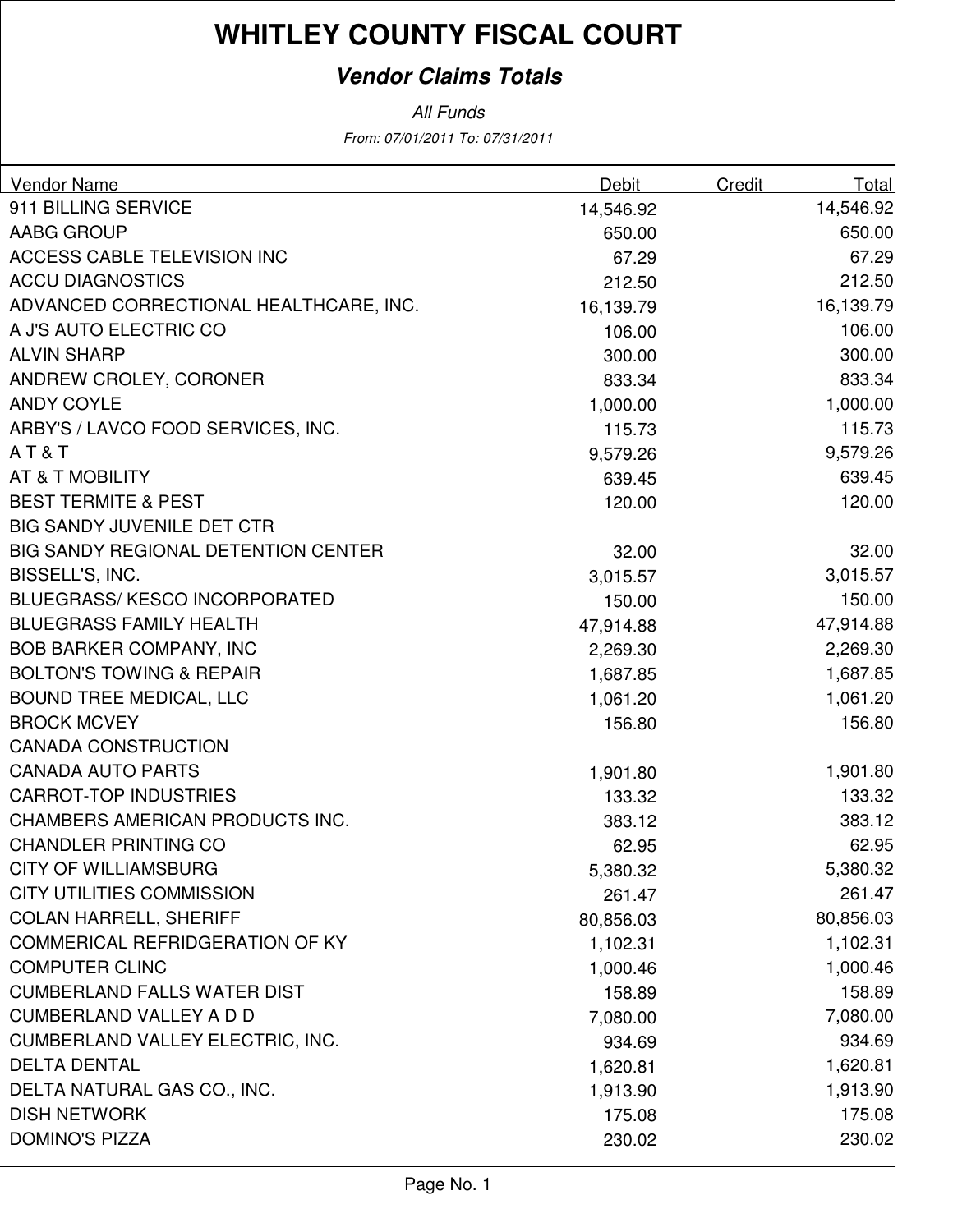### **Vendor Claims Totals**

| Vendor Name                           | <b>Debit</b> | <b>Credit</b> | Total      |
|---------------------------------------|--------------|---------------|------------|
| <b>EDWARD LANHAM</b>                  | 1,000.00     |               | 1,000.00   |
| <b>EVAPAR</b>                         | 2,725.10     |               | 2,725.10   |
| <b>EZ COUNTRY</b>                     | 425.00       |               | 425.00     |
| <b>FAULKNER AND TAYLOR</b>            | 5.48         |               | 5.48       |
| <b>FLEETONE</b>                       | 31,583.48    |               | 31,583.48  |
| G & K SERVICES, INC                   | 1,553.06     |               | 1,553.06   |
| G & E DRIVE-IN                        | 28.43        |               | 28.43      |
| <b>HARDEE'S</b>                       | 136.61       |               | 136.61     |
| <b>HAROLD HENSLEY</b>                 | 9.38         |               | 9.38       |
| HARVEY'S SERVICE CENTER               | 37.95        |               | 37.95      |
| HINKLE CONTRACTING CORPORATION        | 9,586.69     |               | 9,586.69   |
| <b>HOLSTON GASES</b>                  | 2,407.08     |               | 2,407.08   |
| <b>HUDSON MATERIALS</b>               | 1,433.98     |               | 1,433.98   |
| HUMANA HEALTH PLAN INC                | 161.01       |               | 161.01     |
| <b>HOMETOWN IGA #57</b>               | 51.09        |               | 51.09      |
| <b>JOE HAMPTON</b>                    | 79.85        |               | 79.85      |
| JOHNNY WHEELS OF WILLIAMSBURG, INC    | 208.59       |               | 208.59     |
| K A C O ALL LINES FUND                | 141,468.00   |               | 141,468.00 |
| KACO WORKERS COMPENSATION FUND        | 138,603.00   |               | 138,603.00 |
| KAY SCHWARTZ, COUNTY CLERK            | 1,039.00     |               | 1,039.00   |
| KELLWELL FOOD MANAGEMENT              | 33,126.12    |               | 33,126.12  |
| KU                                    | 20,385.11    |               | 20,385.11  |
| <b>KFC</b>                            | 55.92        |               | 55.92      |
| KNOX COUNTY UTILITIES COMMISSION      | 14.28        |               | 14.28      |
| KNOX-WHITLEY HUMANE ASSOCIATION, INC, | 7,500.00     |               | 7,500.00   |
| <b>KOLA</b>                           | 350.00       |               | 350.00     |
| KY ASSOCIATION OF COUNTIES            | 1,100.00     |               | 1,100.00   |
| <b>KY FARM BUREAU</b>                 | 2,237.04     |               | 2,237.04   |
| KENTUCKY STATE TREASURER              | 5,196.68     |               | 5,196.68   |
| LAUREL TERMITE CONTROL                | 200.00       |               | 200.00     |
| LIDA J. POWERS                        | 600.00       |               | 600.00     |
| <b>MARRIOTT</b>                       | 370.66       |               | 370.66     |
| <b>MCDONALD'S</b>                     | 75.25        |               | 75.25      |
| <b>MELISSA S GRAY</b>                 | 118.56       |               | 118.56     |
| <b>MIKE SILER</b>                     | 22.44        |               | 22.44      |
| NATIONAL ANIMAL CONTROL ASSOCIATION   | 35.00        |               | 35.00      |
| <b>NEWS JOURNAL</b>                   | 2,076.75     |               | 2,076.75   |
| NEWWAVE COMMUNICATIONS                | 67.88        |               | 67.88      |
| <b>OWENS AUTO PARTS</b>               | 4,117.96     |               | 4,117.96   |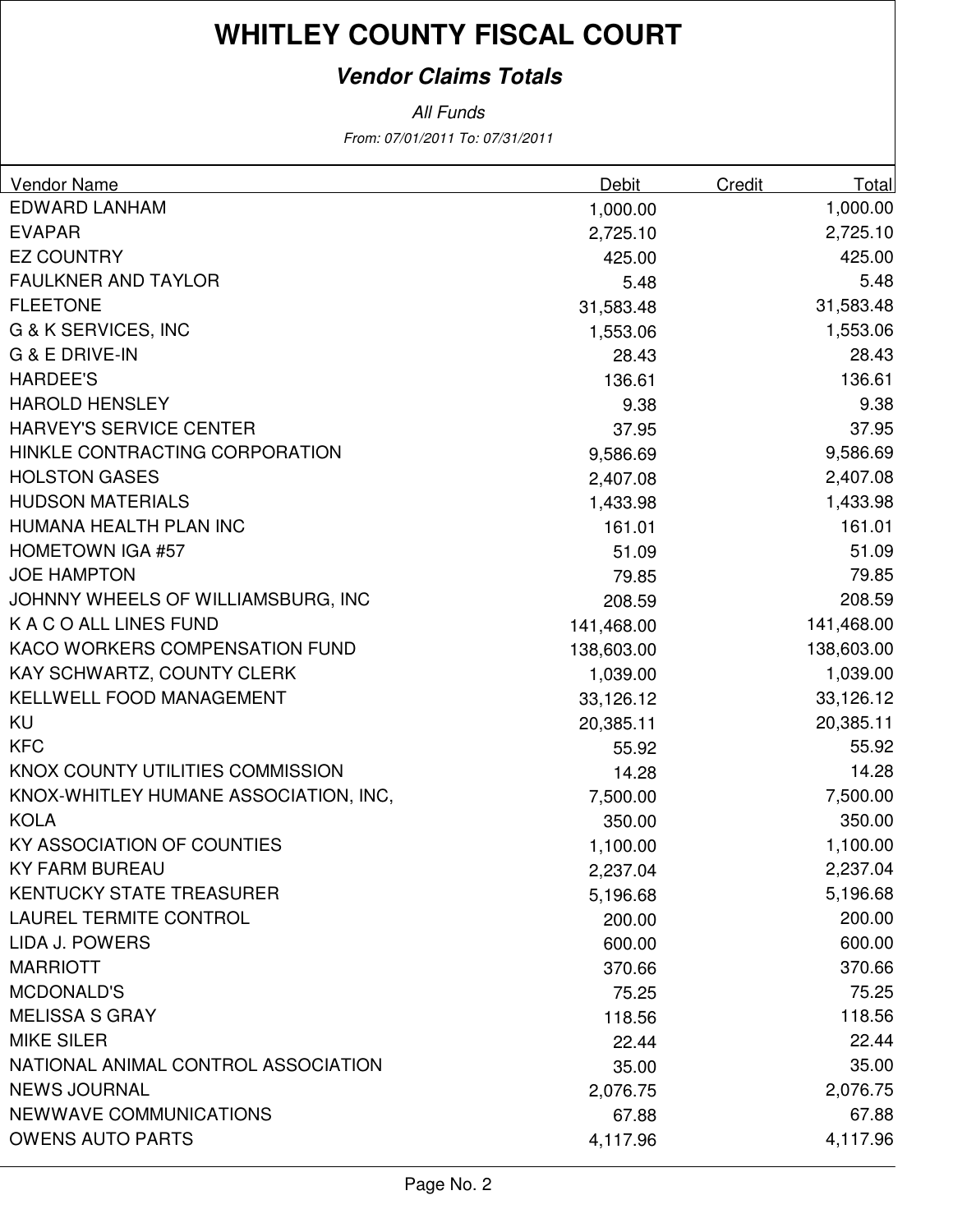### **Vendor Claims Totals**

| <b>Vendor Name</b>                   | Debit      | Credit | Total      |
|--------------------------------------|------------|--------|------------|
| <b>PEGGY DANIEL</b>                  | 32.90      |        | 32.90      |
| PHIL BRENNENSTUHL                    | 127.50     |        | 127.50     |
| PIZZA HUT                            | 42.95      |        | 42.95      |
| POFF CARTING SERVICE                 | 3,015.56   |        | 3,015.56   |
| PREFERRED LAB SERVICE                | 720.00     |        | 720.00     |
| PREWITT FARM SUPPLY                  | 415.95     |        | 415.95     |
| <b>QUALITY CARE AUTO SERVICE</b>     | 7,405.56   |        | 7,405.56   |
| <b>QUILL CORPORATION</b>             | 592.46     |        | 592.46     |
| R. C. MILLER OIL CO                  | 2,854.00   |        | 2,854.00   |
| REM COMPANY, INC.                    | 324.71     |        | 324.71     |
| REPUBLIC BANK & TRUST CO             | 36,454.84  |        | 36,454.84  |
| <b>ROBERT BALL</b>                   | 300.00     |        | 300.00     |
| <b>ROGER WELLS</b>                   | 287.64     |        | 287.64     |
| <b>WHITLEY COUNTY PVA</b>            | 12,600.00  |        | 12,600.00  |
| <b>RONNIE PARTIN</b>                 | 300.00     |        | 300.00     |
| <b>ROY LAWSON</b>                    | 100.00     |        | 100.00     |
| SOUTHEASTERN EMERGENCY EQUIP.        | 734.75     |        | 734.75     |
| SOUTHEASTERN KY MAINTENANCE          | 784.00     |        | 784.00     |
| SOUTHEASTERN EQUIPMENT               | 1,843.22   |        | 1,843.22   |
| SOUTH EASTERN JANITORIAL SUPPLY      | 2,306.76   |        | 2,306.76   |
| SOUTHERN REBINDING, INC.             | 1,233.85   |        | 1,233.85   |
| STERICYCLE, INC.                     | 541.21     |        | 541.21     |
| <b>SUBWAY</b>                        | 163.28     |        | 163.28     |
| <b>SUPERIOR PROTECTION</b>           | 53.94      |        | 53.94      |
| <b>TRACY WEST</b>                    | 217.64     |        | 217.64     |
| 2 GETON NET, INC.                    | 649.09     |        | 649.09     |
| <b>VERIZON SOUTH</b>                 |            |        |            |
| <b>VERIZON WIRELESS</b>              | 110.93     |        | 110.93     |
| VOIDED VOIDED VOIDED VOIDED          |            |        |            |
| WHITLEY COUNTY FISCAL COURT          | 275,885.82 |        | 275,885.82 |
| W D BRYANT & SONS INC.               | 13,935.57  |        | 13,935.57  |
| <b>WENDY'S</b>                       | 270.96     |        | 270.96     |
| <b>WHAYNE SUPPLY COMPANY</b>         | 1,828.18   |        | 1,828.18   |
| WHITLEY COUNTY BOARD OF ED.          | 1,500.00   |        | 1,500.00   |
| <b>WHITLEY COUNTY TOURISM BOARD</b>  | 3,879.60   |        | 3,879.60   |
| WILLIAMSBURG INSURANCE AGENCY INC.   | 1,196.66   |        | 1,196.66   |
| <b>WILSON EQUIPMENT</b>              | 21.19      |        | 21.19      |
| WILLIAMSBURG-WHITLEY CO. AIRPORT BD. | 7,379.12   |        | 7,379.12   |
| WILLIAMSBURG WATER TREATMENT, INC.   | 189.80     |        | 189.80     |